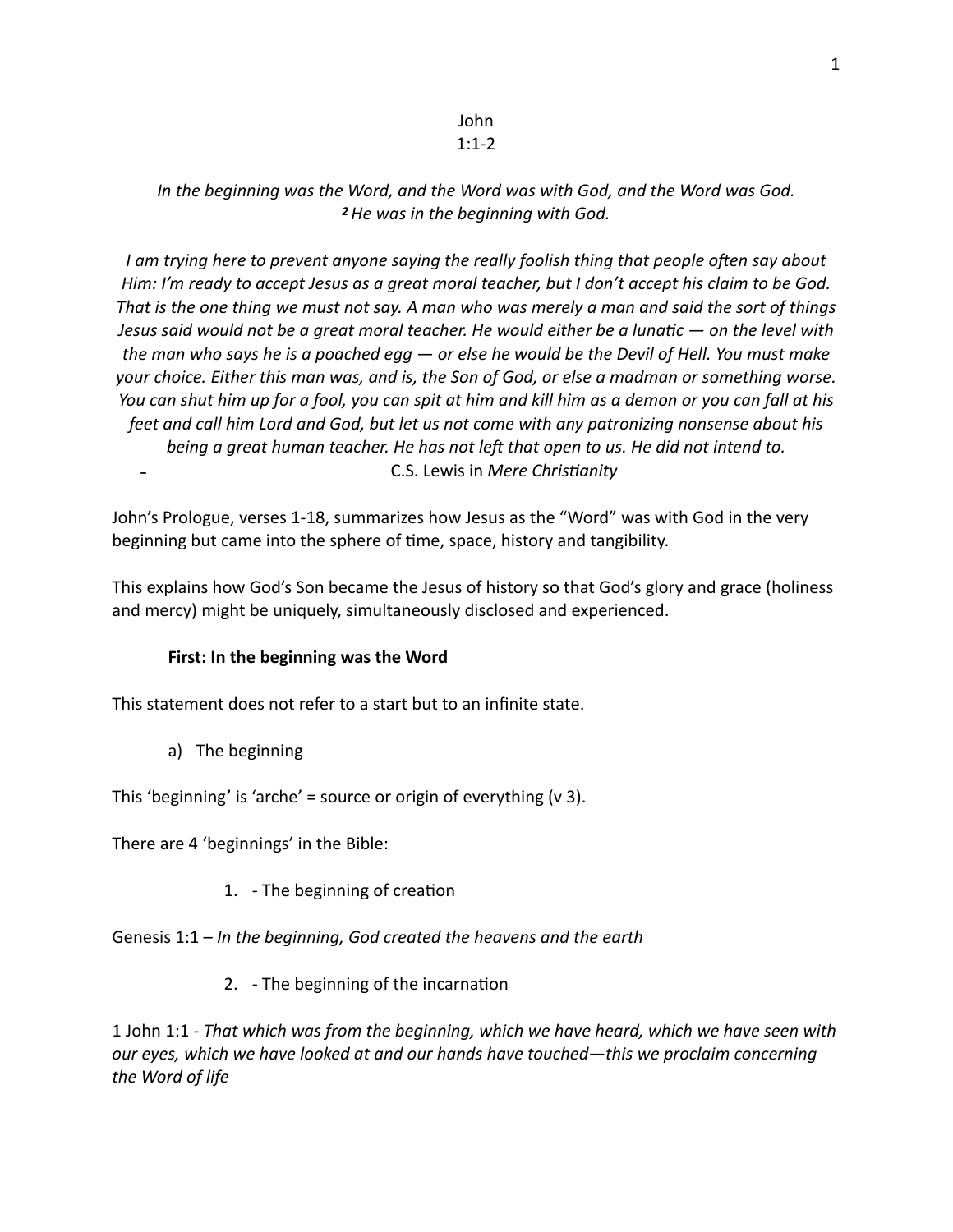- 3. The beginning of each Gospel
- Matthew 1:1 *The book of the genealogy of Jesus Christ*
- Mark 1:1 *The beginning of the gospel of Jesus Christ, the Son of God*
- Luke 1:1-2 *Inasmuch as many have undertaken to compile a narrative of the things that have been accomplished among us, 2 just as those who from the beginning were eyewitnesses and ministers of the word have delivered them to us,*
- John 1:1 *In the beginning was the Word…* 
	- 4. The beginning without beginning. John 1:1

John's gospel goes back further, before the beginning of everything to Jesus who is the beginning of everything

Colossians 1:16 - *For by him all things were created, in heaven and on earth, visible and invisible,*  whether thrones or dominions or rulers or authorities—all things were created through him and *for him. 17 And he is before all things, and in him all things hold together.* 

Jesus is the hub that holds the wheel together. Everything that exists originates in him and radiates from him; government, family, education, medicine, economics, business, relationships – absolutely everything.

More than once, (Is 28:16; Eph 2:20; 1 Ptr 2:6-7, etc), Jesus is called the cornerstone.

There are two ways to look at this:

- a) as a stone in the corner or
- b) the center stone in an archway.

Either way, if you remove Jesus from the structure, everything else falls.

The world may opt to do this, but we, the church, cannot  $-$ 

Ephesians 2:19-22 - So then you are no longer strangers and aliens,<sup>[\[d](https://www.biblegateway.com/passage/?search=ephesians+2&version=ESV#fen-ESV-29232d)]</sup> but you are fellow citizens *with the saints and members of the household of God, <sup>20</sup> built on the foundation of the apostles and prophets, Christ Jesus himself being the cornerstone, 21 in whom the whole structure, being joined together, grows into a holy temple in the Lord. 22 In him you also are being built together into a dwelling place for God by the Spirit.* 

Without Christ at the center of the church corporately or your life individually, our existence lacks meaning, value and purpose.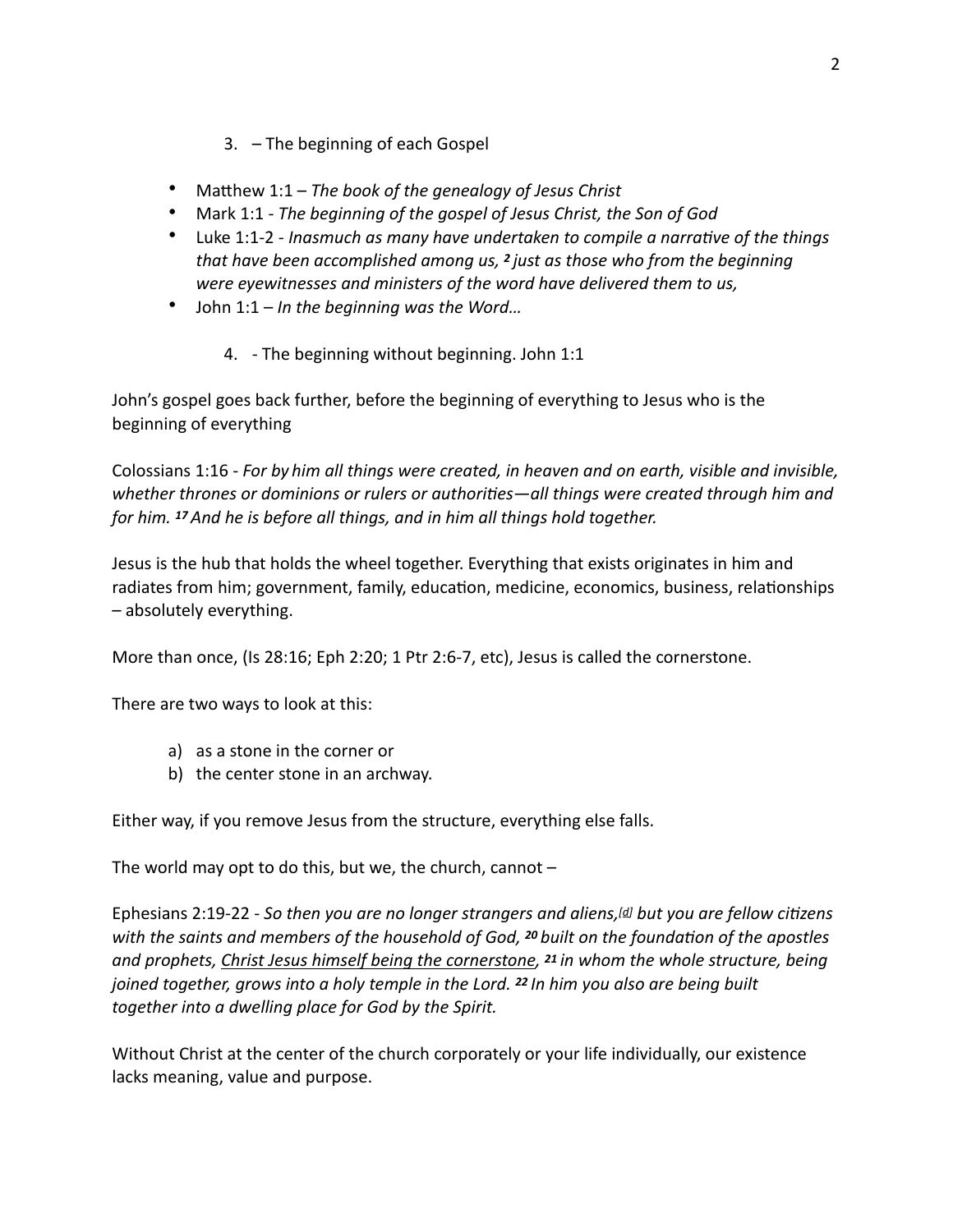We cannot, individually or as a congregation, live as though Jesus doesn't exist or that he isn't who he is. To do so is devasting.

Jesus is the hub of our wheel and our 'North' on the compass.

Our church practices and our personal attitudes and behaviors are all determined by Jesus.

- $\circ$  *Justice, mercy and humility* are each defined by conformity to Jesus.
- o Righteousness/sanctification and sin are each defined by conformity to Jesus.
- o *Worldliness* is defined by conformity to Jesus

And, we don't have to wonder about these things because Jesus, who was from the beginning, with the Father and Spirit, has manifested himself as the Word; in other words, He has revealed himself and spoken.

God's 'Word' in the Old Testament is his powerful self-expression in creation, revelation and salvation, and the personification of that 'Word' makes it suitable for John to apply it as the title God's ultimate self-disclosure, the person of his own Son. D.A. Carson in *The Gospel of John* 

Everything God did in the OT is Jesus in the NT

So much so that by the end of the 1<sup>st</sup> century, 'arche'/beginning, was a title for Jesus.

- b) The Word
	- 1. Heraclitus The Constant behind change
	- 2. Plato An argument from reason
	- 3 Stoics The active reason that pervades and animates the universe
	- 4 Philo (Greek Jew) an intermediary divine being
	- 5 John Reason & Discourse The 'reason' behind everything that exists

Jesus is the "Word" of God who speaks after more than 400 years of silence.

Hebrews 1:1 - *Long ago, at many times and in many ways, God spoke to our fathers by the prophets, 2 but in these last days he has spoken to us by his Son,*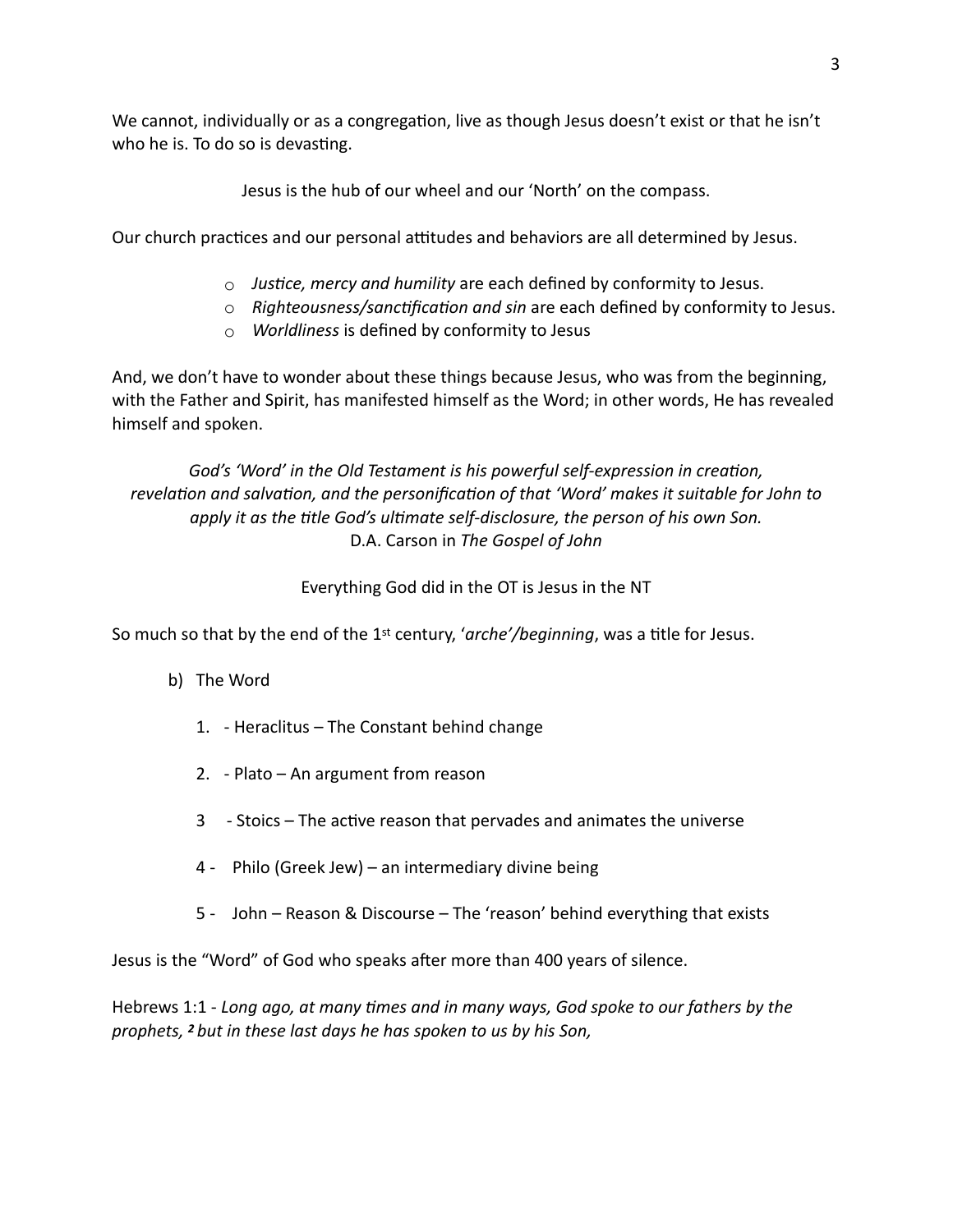## **Second: Jesus is…**

a) Eternally God

*Was* = each time it is used in these verses, it is in the imperfect tense. Not past or future but present or ongoing / timeless.

*Was* = to, toward or with / face-to-face

The 'Word' did not have a beginning. It does not have an end. It is eternal.

John Phillips – "We must go back to a dateless past" but in fact, God has no past. He is eternally present.

"Jehovah" = YHWH / the proper name of God in the Hebrew Bible / no vowels in Hebrew. ( יהוה ( יְה ֹוָה vs

Some versions of the Bible translate it as "Yahweh" or "Jehovah"; most translate it as "LORD" (all capital letters).

The name *Yahweh* refers to God's self-existence. *Yahweh* is linked to how God described Himself in Exodus 3:14, as "'I AM WHO I AM.'"

ILL - We often talk about having 'eternal' life, but this is not life, like God's. God's life has neither beginning or end. Our 'eternal' lives have a beginning but no end.

b) Equally God

*"The word was God" = theos en ho logos* 

The OT provides us with glimpses of this truth.

Genesis 1:1 – *In the beginning Elohim created…* 

Elohim = grammatically plural rather than singular. "im" = plural in Hebrew.

*Eloah / Eloh* = singular

Is this polytheism, many gods? No.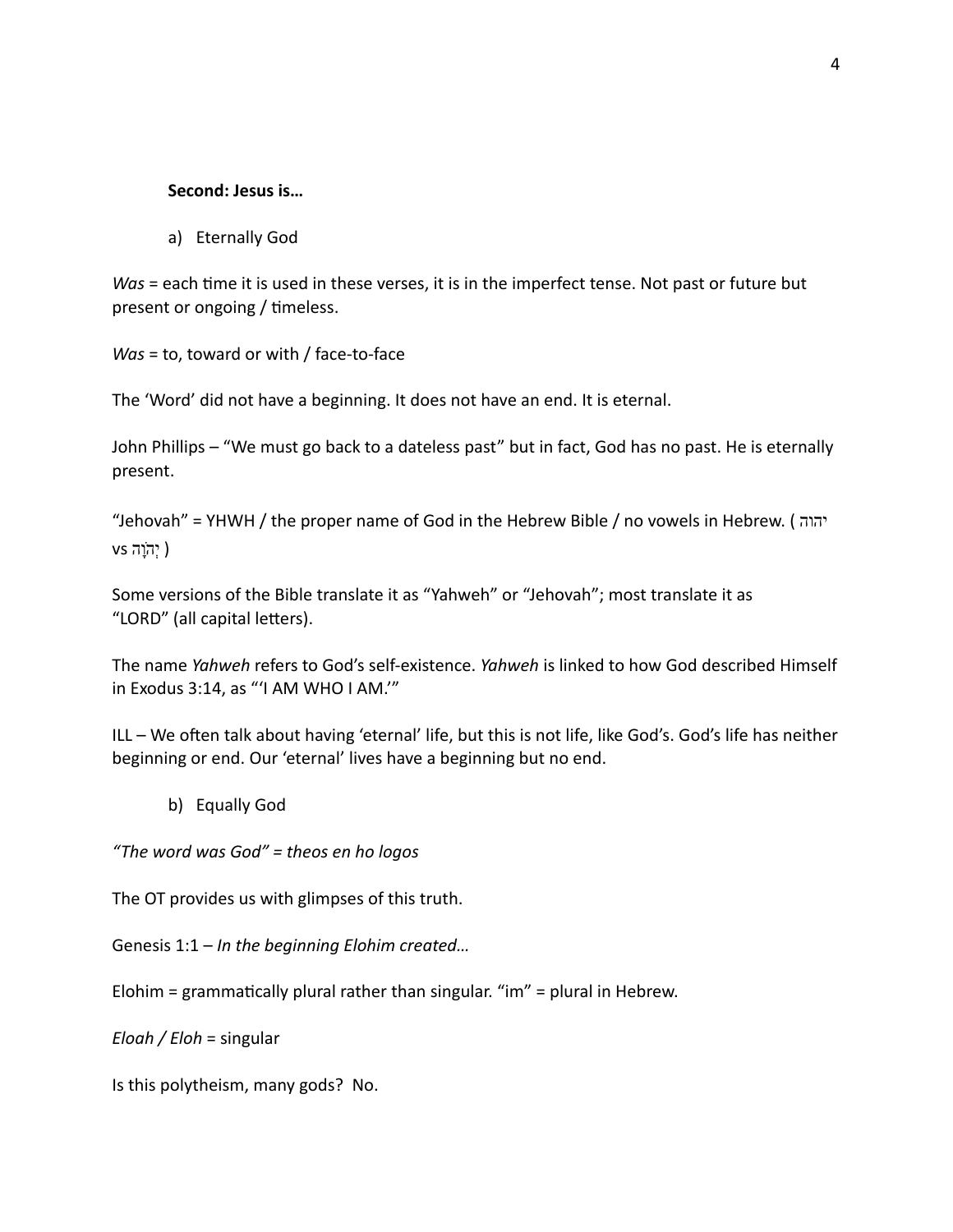Deuteronomy 6:4 - *Hear, O Israel: The LORD our God, the LORD is one.* 

Deuteronomy 6:4 - "Sh'ma, Yisra'el! ADONAI Eloheinu, ADONAI echad = *Hear, O Israel: The LORD our God, the LORD is one.*

John predicates his entire Gospel on this sentence. He intends for the whole of his Gospel to be read in the light o that verse. The deeds and words of Jesus are the deeds and words of God.

c) Essentially God

Jesus is what God is in nature, personality and person. Jesus is all that God is. Whatever God is, says or can do, Jesus is, says and can do.

*V 2 - He was in the beginning with God.* 

Vs 1-2 *Word, Word, God, Word, God, God*

And as amazing as all of that is, He is now, **with us.** 

You know the story. You know it from beginning to end, from Genesis to Revelation. It has always been God's desire to live among his people and he has always found a way to "tabernacle" among us.

What God promised in the OT – *"She will give birth to a son and will call him Immanuel (which means, 'God is with us…')* (Is 7:14)

He has provided in the NT – *"And she gave birth to her firstborn son and wrapped him in swaddling cloths and laid him in a manger, because there was no place for them in the inn"* (Lk 2:7).

John 1:14 - *And the Word became flesh and dwelt among us, and we have seen his glory, glory as of the only Son from the Father, full of grace and truth.*

John 1:18 - *No one has ever seen God; the only God, who is at the Father's side, he has made him known.* 

John 8:58 - *Jesus said to them, "Truly, truly, I say to you, before Abraham was, I am."*

John 14:9 - *Whoever has seen me has seen the Father*.

John 10:30 - *I and the Father are one.*